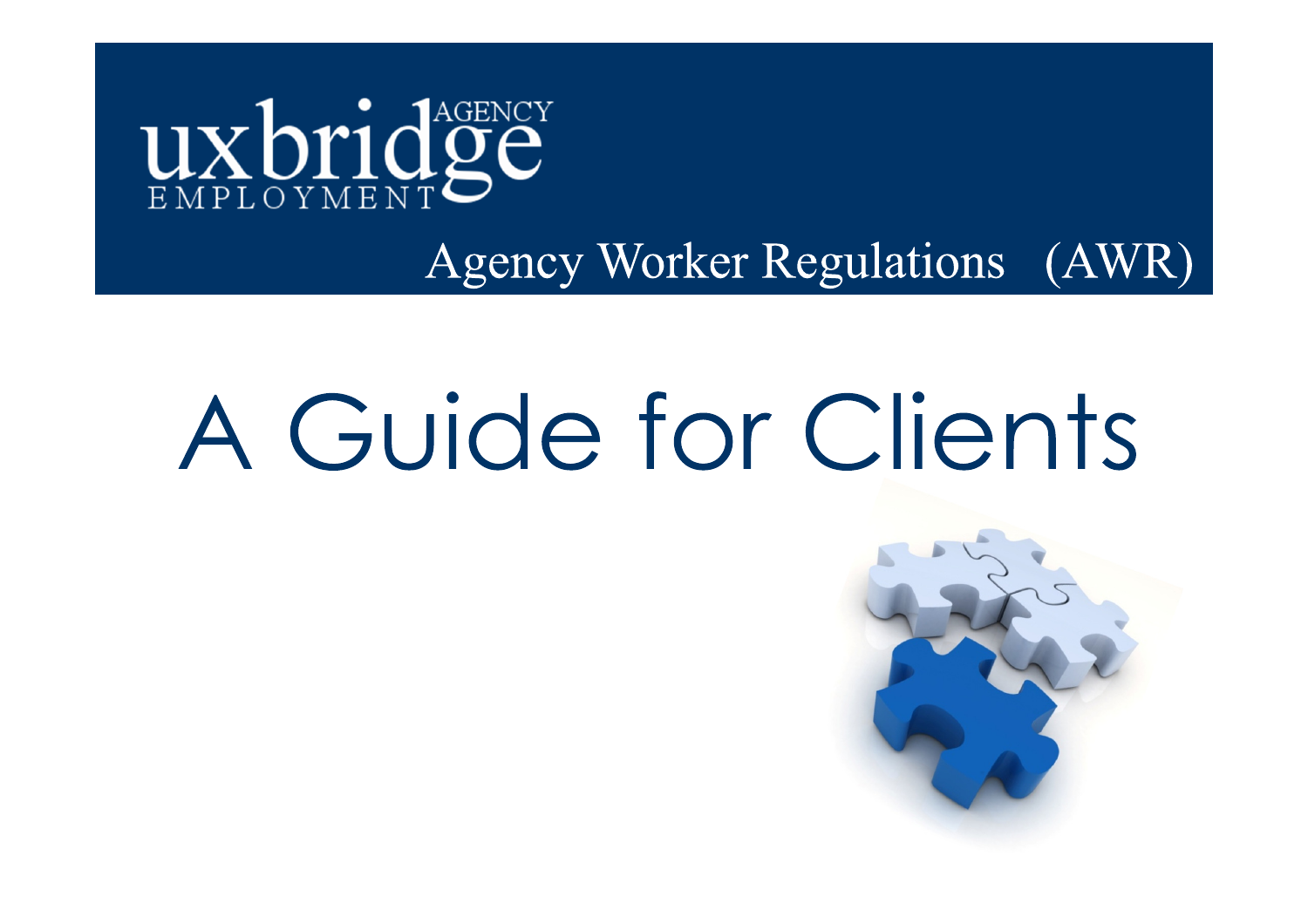### An Introduction to AWR

#### What is AWR?

 In summary AWR is pan-European legislation adopted by the U.K. government, the aim of which is to ensure that basic equality should exist between temporary workers and their permanent-worker colleague/s with regards to pay, holidays and working conditions once they have completed a 12 week qualifying period, with certain other rights, which might be considered as minor, commencing on Day 1 of temporary employment...

#### When did it come into effect?

Legislation came into effect in England, Scotland and Wales from 1 October 2011.

#### What does this mean to me?

 As well as Day 1 rights (see next page) when a temporary worker has worked with you in the same job for 12 weeks, they will qualify for equal treatment in respect of pay and basic working conditions. These weeks can be accumulated even if they work a few hours a week.

#### Are the benefits retrospective?

 No. After the 12 week qualifying period the temporary workers pay and benefits such as annual leave will be adjusted however these benefits will not be backdated to the start of their assignment.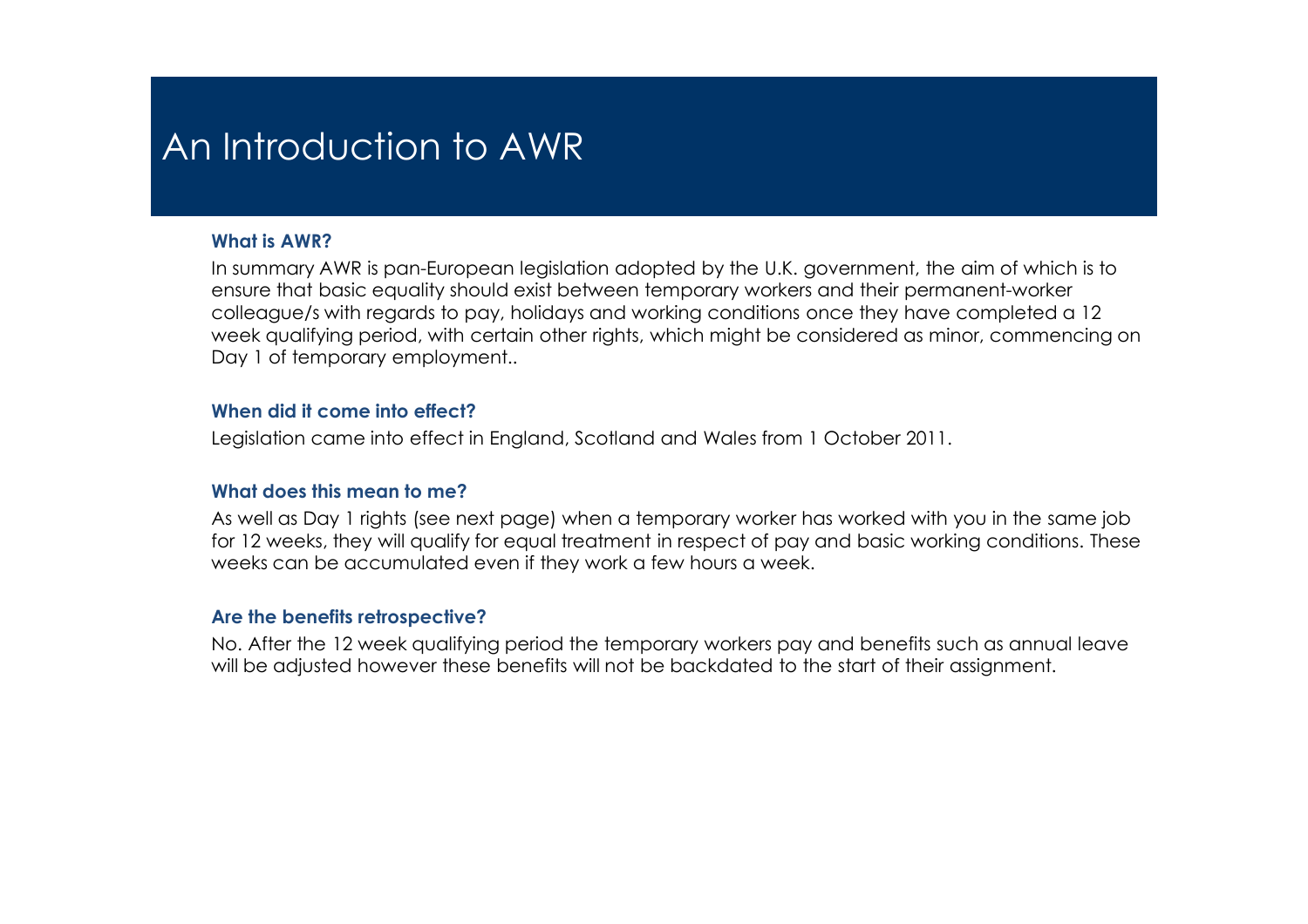### Day 1 Rights

Your temporary worker will be entitled to access certain facilities provided by you which are offered to permanent members of staff from day 1 (not from week 12). It is important to understand this definition as some permanent members of staff will be offered collective facilities that are only available once a certain length of service has been completed and as this in not a Day 1 right. They will also be able to have access to internal job vacancies from Day 1.

- Access to facilities available from Day 1 to permanent members of staff
- Access to information relating to internal vacancies

#### Facilities can include:

- a canteen or other similar facilities
- a workplace crèche
- transport services (e.g. in this context, local pick up and drop offs, transport between sites but not company car allowances or season ticket loans)
- toilets/shower facilities
- staff common room
- waiting room
- mother and baby room
- prayer room
- food and drinks machines
- car parking

### Please remember: Access to facilities is not:

The temporary worker will not be given 'enhanced' access rights, for example, where access to a crèche involves joining a waiting list, they will also be able to join the list and will not be given an automatic right to have a crèche place. Nor are the above rights about access to off-site facilities and amenities which are not provided by your company from Day 1, such as subsidised access to an off-site gym as part of a benefit package to reward long term service or loyalty or to other types of benefits such as the ability to purchase discounted company goods in a staff shop or subsidised meals in a canteen.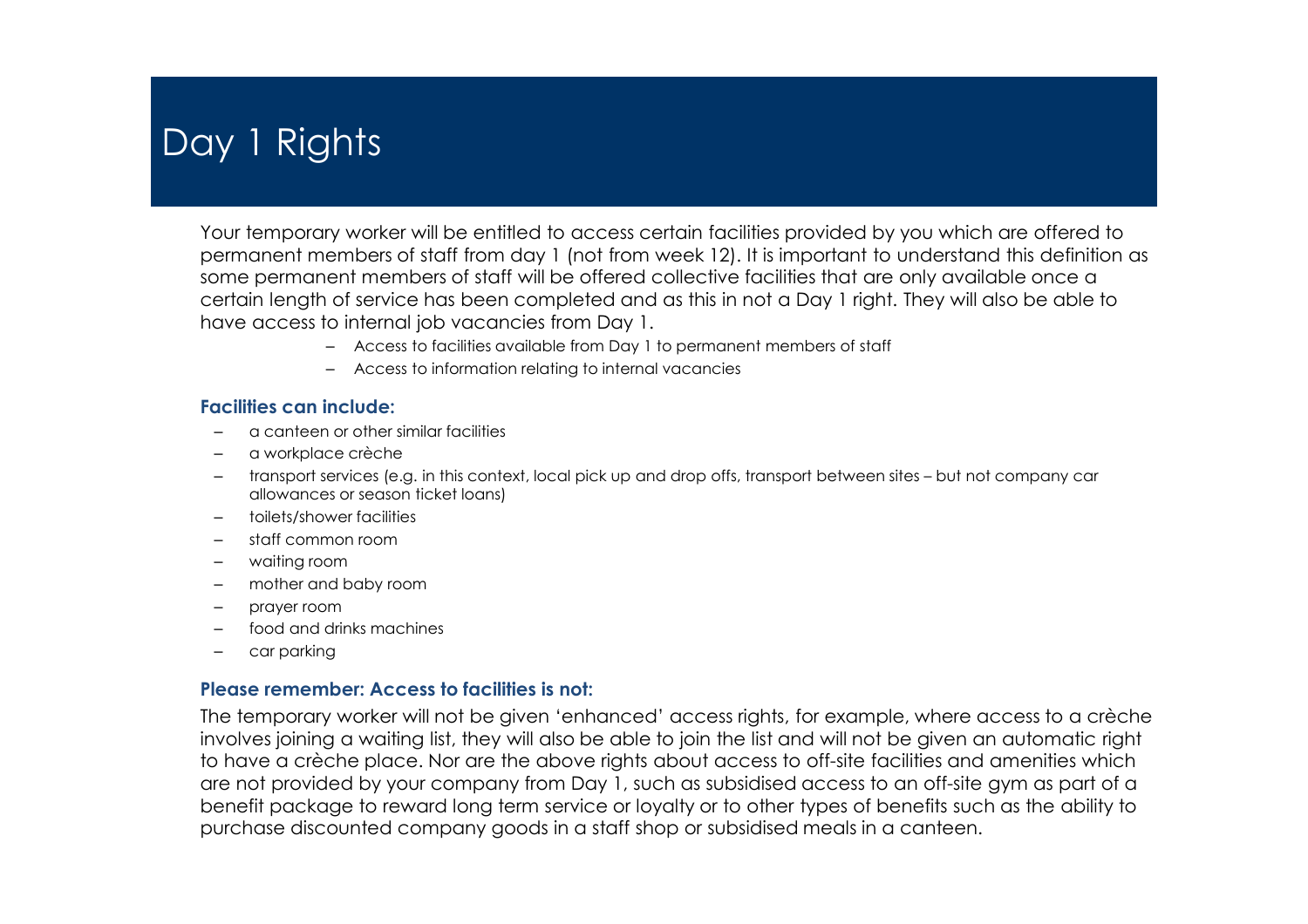### Week 12 Rights

After your temporary worker has completed a 12 week qualifying period with you, in the same role, theywill be entitled to have the same basic terms and conditions of employment as if they had been employed directly by you. They are;

- –key elements of pay
- duration of working time e.g. if working is limited to a maximum of 48 hours a week
- night work
- rest periods
- rest breaks
- annual leave

#### Calculating the 12 week qualifying period

The 12 week qualifying period is triggered by working in the same job with you for 12 calendar weeks. A calendar week in this context will comprise any period of seven days starting with the first day of anassignment. Calendar weeks will be accrued regardless of how many hours the worker does on a weekly basis. Therefore, even if the agency worker is on assignment for only a couple of hours a week, it will still count as a week and they will still be entitled to equal treatment after 12 calendar weeks calculated in this way.

For example, an agency worker begins work on a Tuesday so all work done up to and including the following Monday will count as one calendar week.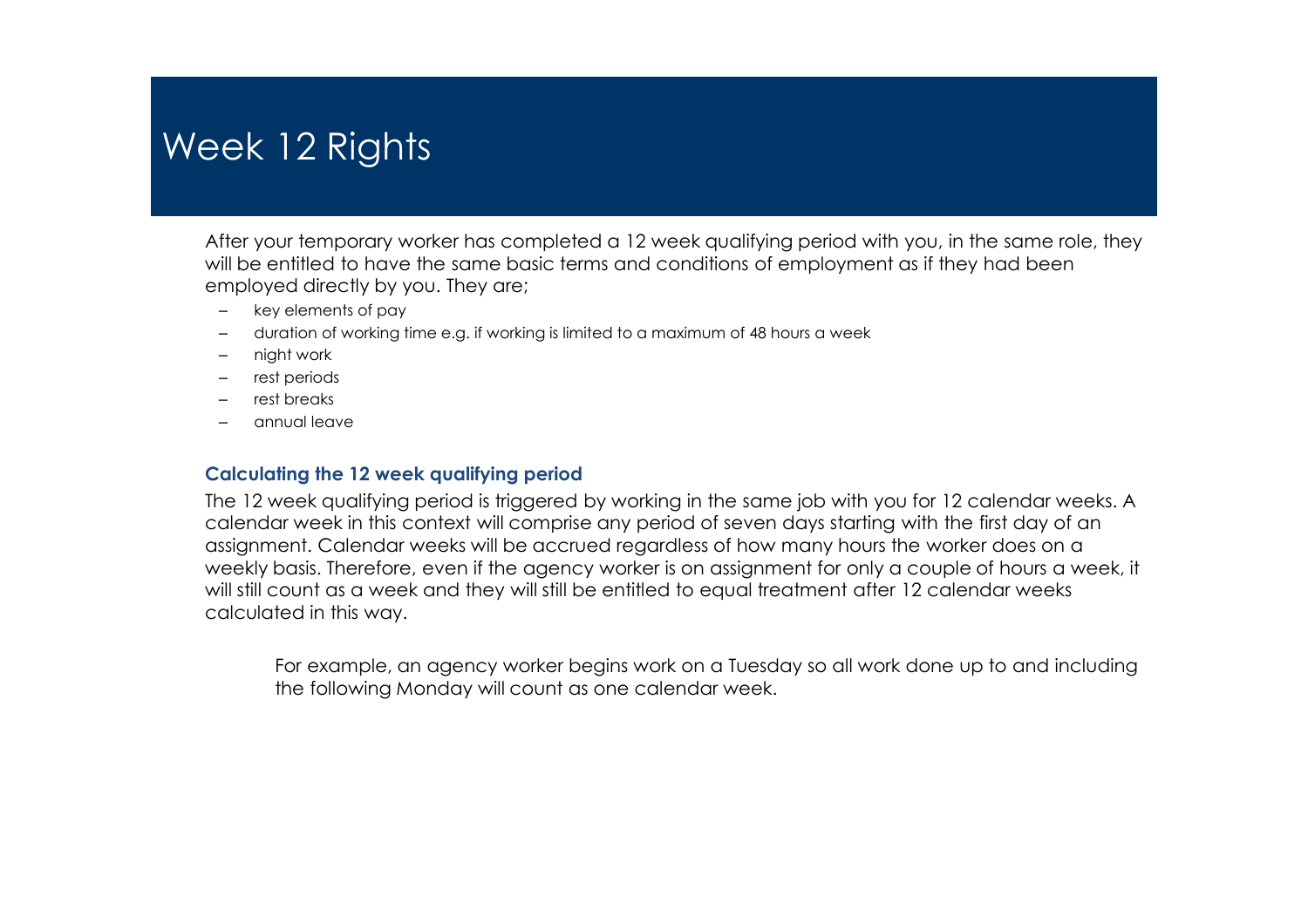### Your Responsibilities

An agency worker can qualify for equal treatment after 12 weeks in the same role with the same hirer, regardless of whether they have been supplied by more than one agency.

This means that even if the temporary worker has just joined us, Uxbridge Employment Agency, they may have already completed the qualifying period with you, or at least have accrued a number of weeks towards completing it, whilst supplied through another agency.

In order to ensure that temporary workers receive their correct entitlement, we ask for you to inform us immediately if a temporary worker has been in your role previously.

> Before the start of the placement you need to inform us if a temporary worker has worked with you previously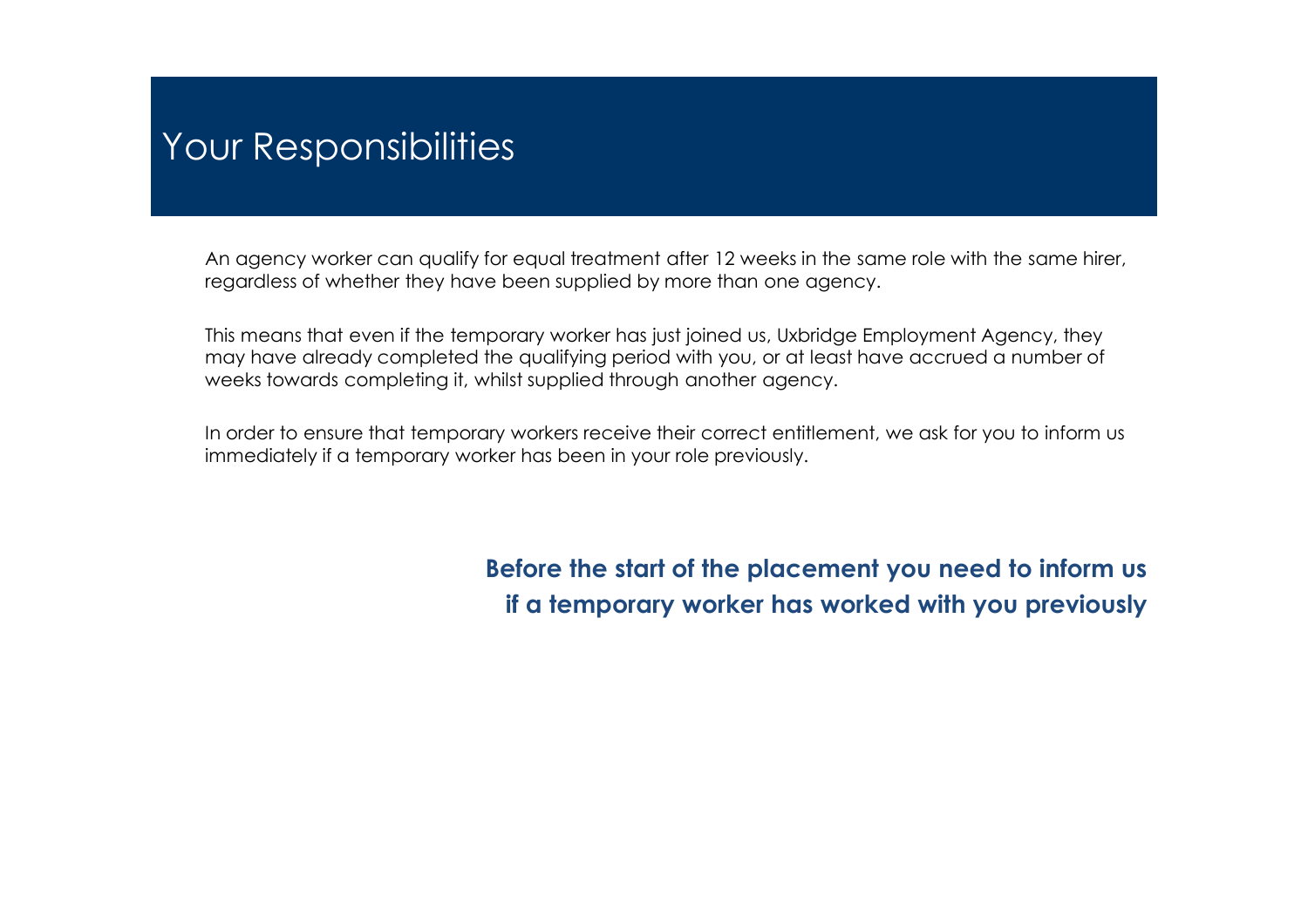### The Qualifying Clock

The working patterns of agency workers can be irregular. The Regulations therefore provide for a number of circumstances in which breaks do not prevent agency workers from completing the qualifying period.

These provisions can best be explained by thinking of the qualifying period as a clock which runs from 0 to 12. Sometimes a gap between assignments – or a move to a new assignment - will mean that the clock is reset to 0 and must start again. In other circumstances a break will merely 'pause' the clock which will then continue to tick when the agency worker returns. In some limited circumstances, the clock will continue to tick even if the agency worker is not working on an assignment.

#### Reasons for the qualifying clock to reset to zero;

- Most commonly it will be because an agency worker begins a new assignment with a new hirer
- Where an agency worker remains with the same hirer but is no longer in the same role.
- If there is a **break between assignments with the same hirer of more than 6 weeks** (which is not one which 'pauses' the clock or during which it continues to 'tick')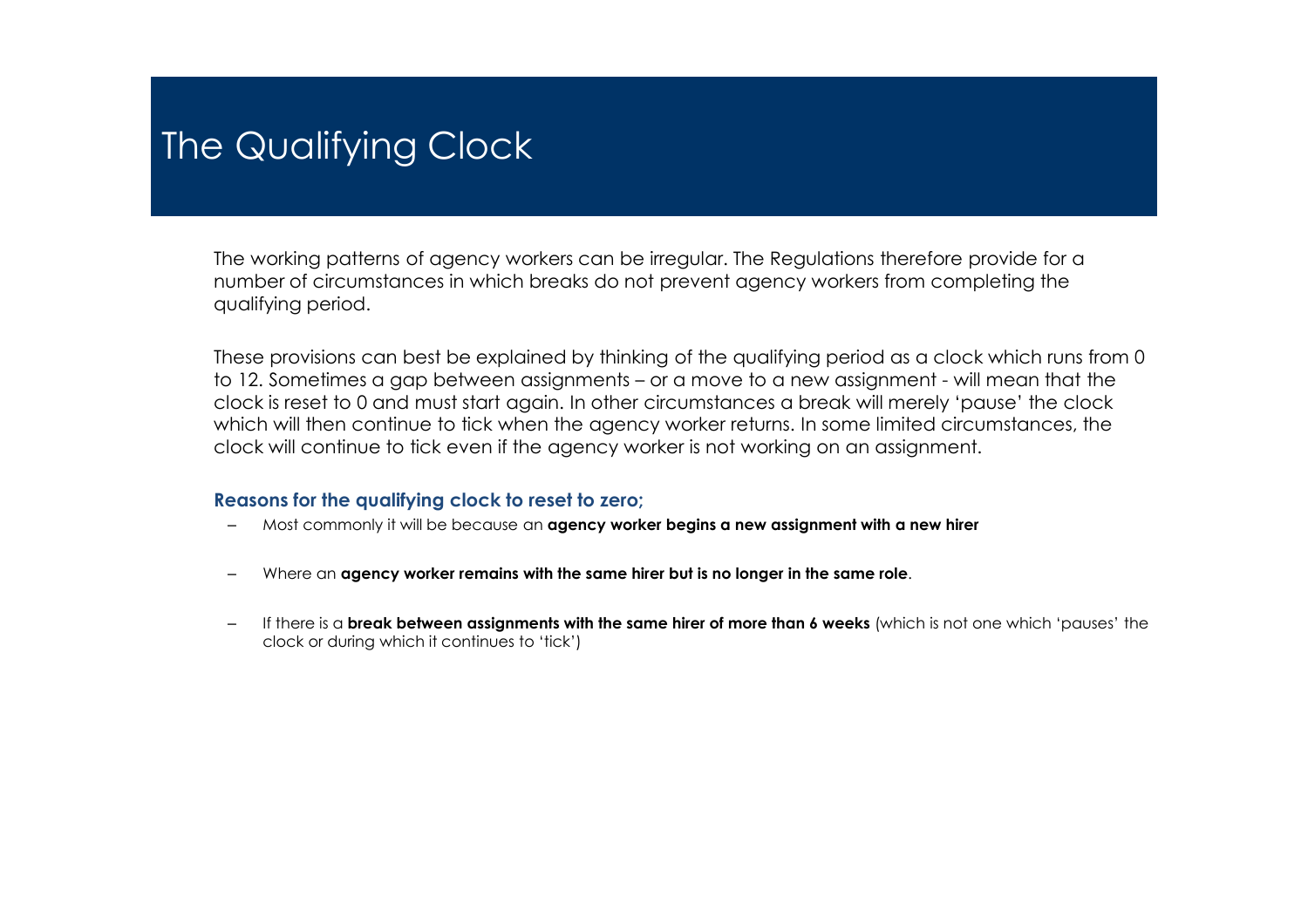### "pause" and "continue to tick" breaks

### Types of break that will cause the qualifying clock to "pause"

- A break for any reason where the break is no more than six calendar weeks and the agency worker returns to the same role with the same hirer
- A break of up to 28 weeks because the agency worker is incapable of work because of sickness or injury
- Any break which is for the purpose of **taking leave** to which the agency worker is entitled,  $\frac{1}{2}$ including annual leave
- A break up to 28 calendar weeks to allow the agency worker to perform jury service
- A break caused by a **regular and planned shutdown** of the workplace by the hirer (for example at Christmas)
- A break caused by a strike, lock out or other industrial action at the hirer's establishment

### Breaks where the clock continues to tick

- Breaks due to **pregnancy, childbirth or maternity** which take place during pregnancy and up to 26 weeks after childbirth.
- –Any breaks due to the worker taking maternity leave, adoption leave or paternity leave.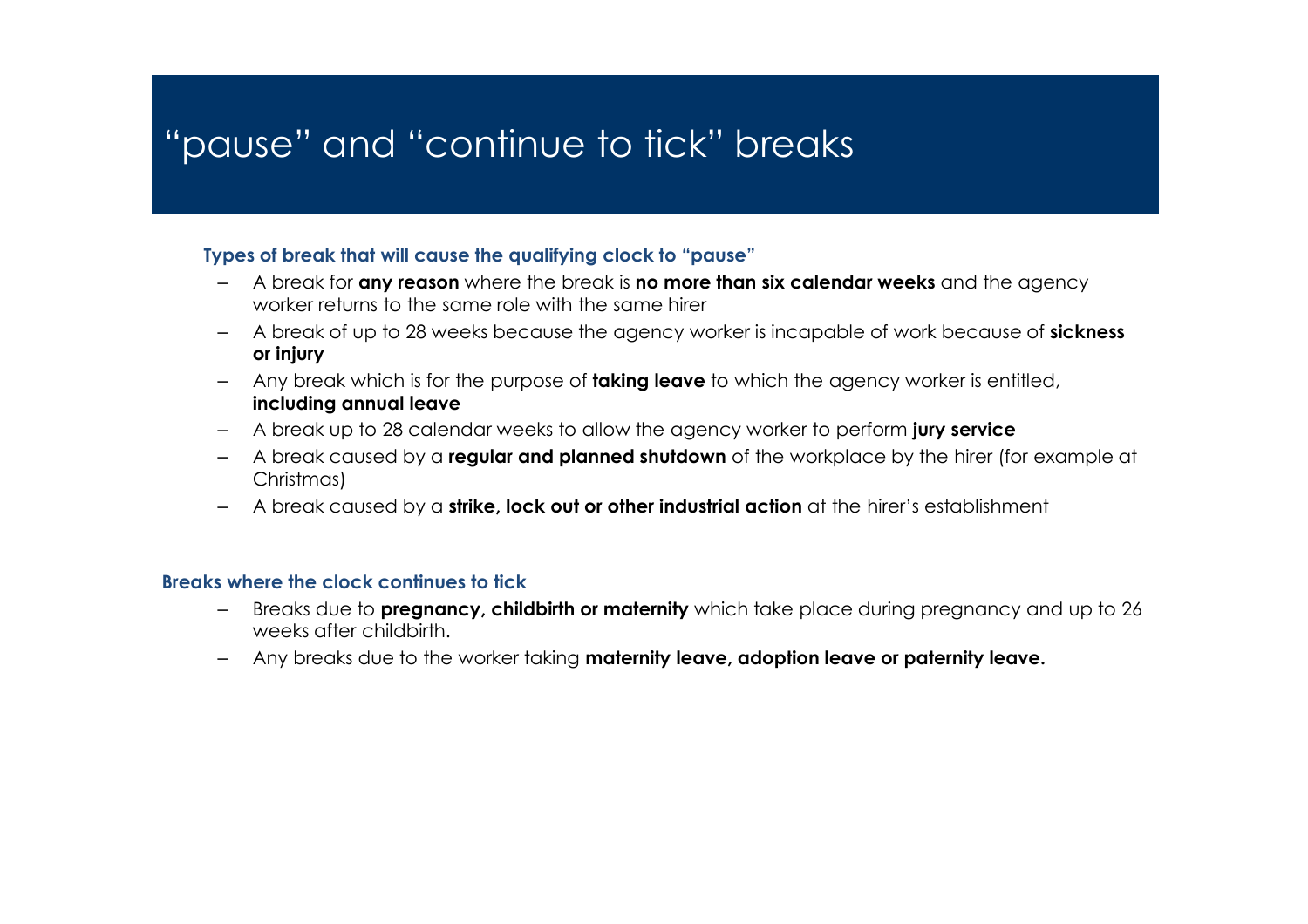### In Summary

| Type of absence that affects the 12 week qualifying<br>period                                                                         | Effect on 12 week qualifying period |
|---------------------------------------------------------------------------------------------------------------------------------------|-------------------------------------|
| Agency worker begins a new assignment with a new<br>hirer                                                                             | Clock resets to zero                |
| Agency worker remains with the same hirer but is no<br>longer in the same role (substantively different role)                         | Clock resets to zero                |
| Break between assignments of more than 6 weeks<br>(which is not one which 'pauses' the clock or during<br>which it continues to tick) | Clock resets to zero                |
| Any reason where the break is less than 6 weeks                                                                                       | Pauses the clock                    |
| Sickness absence                                                                                                                      | Pauses the clock for up to 28 weeks |
| Annual leave                                                                                                                          | Pauses the clock                    |
| Shut downs - e.g. factory closure, school holidays                                                                                    | Pauses the clock                    |
| Jury service                                                                                                                          | Pauses the clock for up to 28 weeks |
| Industrial action                                                                                                                     | Pauses the clock                    |
| Pregnancy and maternity-related absence                                                                                               | Clock keeps ticking                 |
| Statutory maternity, paternity or adoption leave                                                                                      | Clock keeps ticking                 |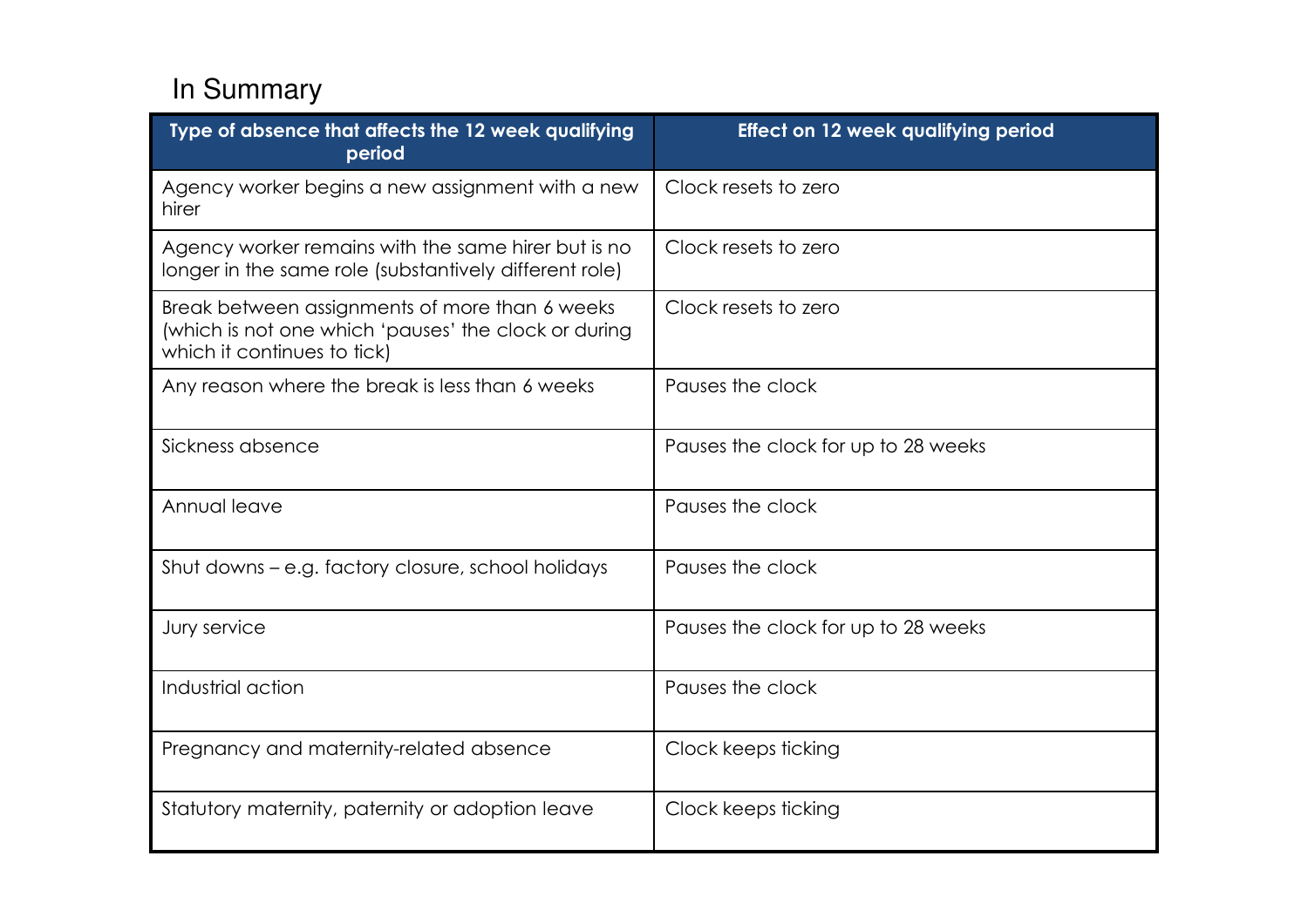### What changes after 12 Weeks?

Having completed the 12 week qualifying period, a temporary worker will be entitled to the same basic terms and conditions that they would have received if recruited directly. This includes terms and conditions relating to key elements of pay. Pay for these purposes means sums of money paid to the worker in connection with the worker's employment.

#### What is included and excluded in the definition of 'pay'?

#### 'Pay' includes

- basic pay based on the annual salary an agency worker would have received if recruited directly (usually converted into hourly or daily rate, taking into account any pay increments) –
- overtime payments, subject to any requirements regarding the number of qualifying hours
- shift/unsocial hours allowances, risk payments for hazardous duties
- – payment for annual leave (any entitlement above the statutory minimum of 5.6 weeks can be added to the hourly or daily rate) – to avoid confusion this should be identified separately on the<br>adency worker's payslip agency worker's payslip
- bonus or commission payments directly attributable to the amount or quality of the work done by –the individual. This can include commission linked to sales or production targets and payments related to quality of personal performance (see sections below on bonuses linked to personal performance and performance appraisal systems). This might also include non-contractual payments which have been paid with such regularity that they are a matter of custom and practice.
- vouchers or stamps which have monetary value and are not "salary sacrifice schemes" e.g. –luncheon vouchers, child care vouchers